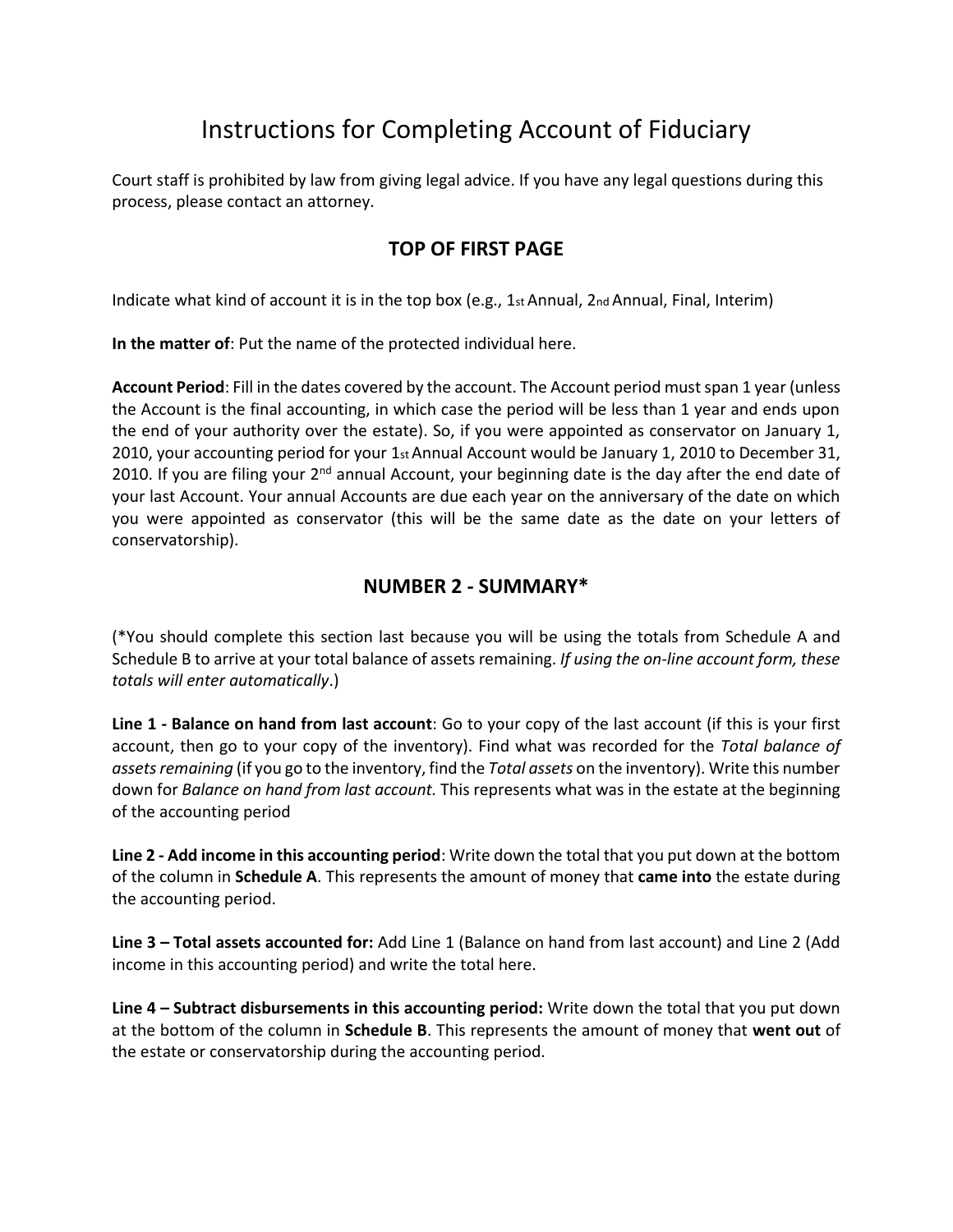**Line 5 – Total balance of assets remaining:** Now subtract Line 4 from Line 3. This represents the amount of money in the estate at the end of the accounting period. (The total in this line must equal the BALANCE OF ASSETS REMAINING at the bottom of the column of Schedule D on the second page)

#### **SCHEDULE A: Income and gain in this accounting period**

List here all money that **came into** the estate during the accounting period. Specifically list each source of income. If you need extra space, you can write "See attached list," but make sure to attach a list that clearly indicates the sources and amounts of income.

Typical sources of income include but are not limited to: Social Security, Interest on bank accounts, Pension, Dividends from stocks, Capital gains, VA benefits, Wages, Rental Income, Tax Refunds, SSI (disability), Annuities, Life insurance benefits

Make sure to record the total of all income and receipts at the bottom of the column.

#### **SCHEDULE B: Expenses, losses, and other disbursements**

List here all money that was **paid out** of the estate or conservatorship during the accounting period. Just as with Schedule A, you should specifically list each expense, loss or other disbursement. If you need extra space, you can write "See attached list," but make sure to attach a list that clearly indicates the purposes and amounts of the expenses.

Typical kinds of expenses include, but are not limited to: Personal items (Clothing), Groceries, Utilities, Medical Care, Room and Board in a facility, Insurance Payments, Taxes, Attorney Fees, Rent or Mortgage, Car Loan Payments, Credit Card Payments, Personal Services (attorney fees, fiduciary fees, tax prep fees, snow removal, cleaning, home medical care, etc.) **MAKE SURE TO ATTACH A DETAILED STATEMENT FOR ALL PERSONAL SERVICES PAID FOR**

**Important note:** Be sure to retain all receipts organized by category for each disbursement. If requested, you must be able to produce the receipts.

Gifts or charitable donations, such as the protected individual might have been expected to make, may be made in conservatorships for adults as long as the estate is more than sufficient to provide for the protected individual's needs and the annual total of such gifts does not exceed 20% of the estate income. [MCL 700.5426.]

Additionally, final accounts should include distributions to devisees, heirs, beneficiaries or an estate to show disbursement.

These expenses may be listed by category. Make sure to record the total of all expenses, losses and disbursements at the bottom of the column.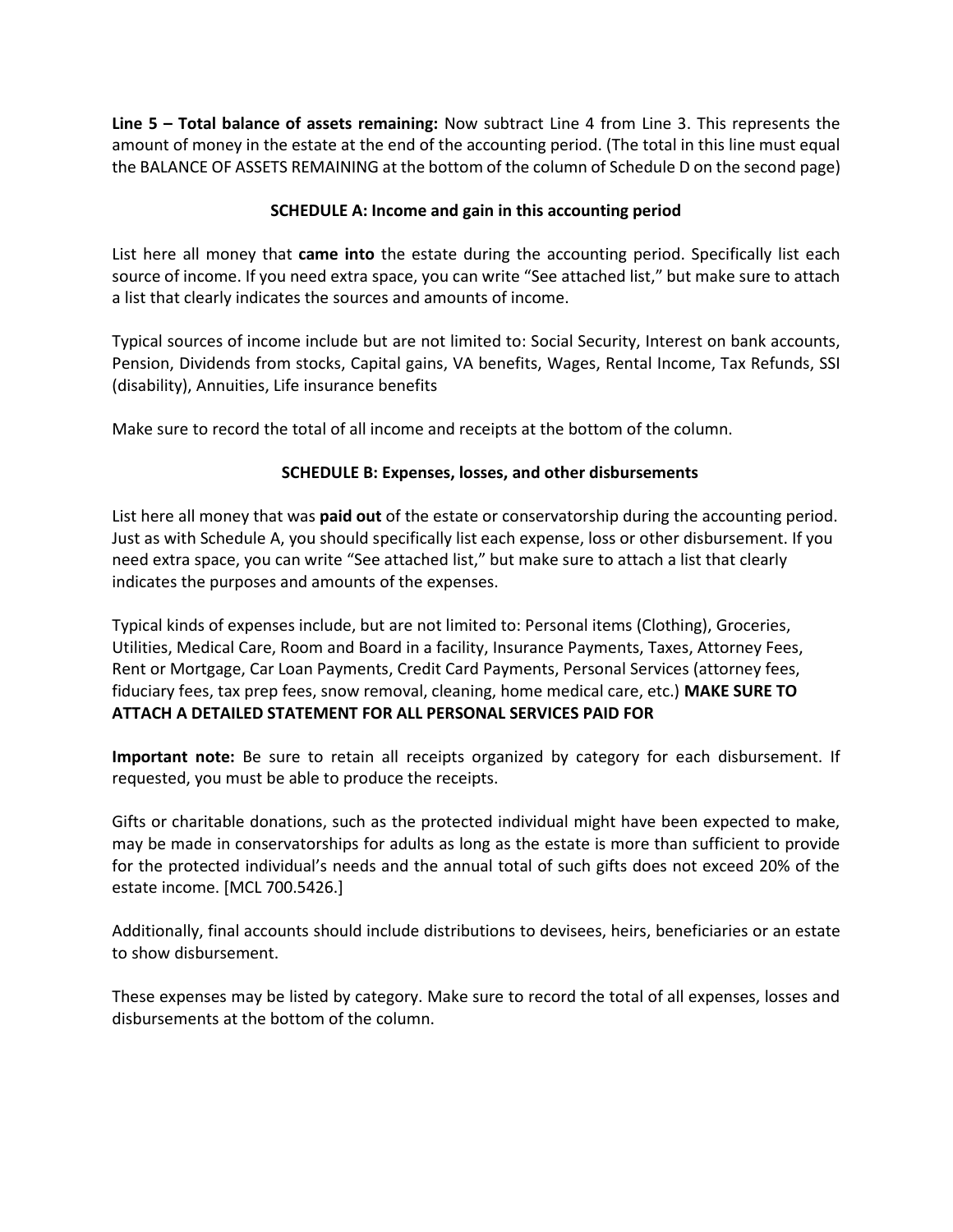#### **TOP OF SECOND PAGE**

#### **SCHEDULE C: Gains and losses on disposition of assets**

Use this section only for the **sale or disposition** of real estate, stocks/bonds, or other assets that have resulted in a gain or loss between the time the asset was acquired and the time it was sold. If you are filling out the Account, short form, you may skip this part.

**Date Acquired:** Use either the date the asset was acquired or the date of fiduciary's appointment if the asset was on the original inventory.

**Value at Time Acquired by Fiduciary:** Use the value listed on the most recent annual account or inventory.

**Proceeds of Sale/Disposition:** Use the sale price of the item, or \$0 if the asset had no value and was thrown away or junked. NOTE: Proceeds of sale are NOT INCOME and should not be listed as such under Schedule A. Only the net gain or loss from all assets disposed during the account period is used.

**Gain (Loss):** To calculate the net gain or loss on the disposition of assets, total the columns *Value at Time Acquired* and *Proceeds of Sale*. Subtract the *total Value at Time Acquired* from the *total Proceeds of Sale* and write the result at the bottom of the Gain (Loss) column. If this is a positive number (gain), enter it also into *disposition gain* under Schedule A. If it is a negative number (loss), enter it also into *disposition loss* under Schedule B.

List the total of these gains or losses at the bottom of the column in Schedule C.

Do not list ordinary gains or losses on stocks or other investments that have not been sold and still remain in the estate (these should be listed either on Schedule A as investment gain or on Schedule B as investment loss)

#### **SCHEDULE D: Itemized assets remaining at the end of accounting period**

List here all of the assets in the estate at the end of the accounting period. If you need extra space, you can write "See attached list," but make sure to attach a list that clearly indicates each asset and its value. These assets and their value may be listed by category. Here's an example:

| Home at 123 Main Street                         | \$100,000.00 |
|-------------------------------------------------|--------------|
| Name of Bank, Type of Account, *if needed, list | \$5,000.00   |
| Account numbers on MC 97                        |              |
| <b>Stock Portfolio</b>                          | \$50,000.00  |
| Personal and household property                 | \$2,500.00   |
| <b>Balance of assets remaining</b>              | \$157,500.00 |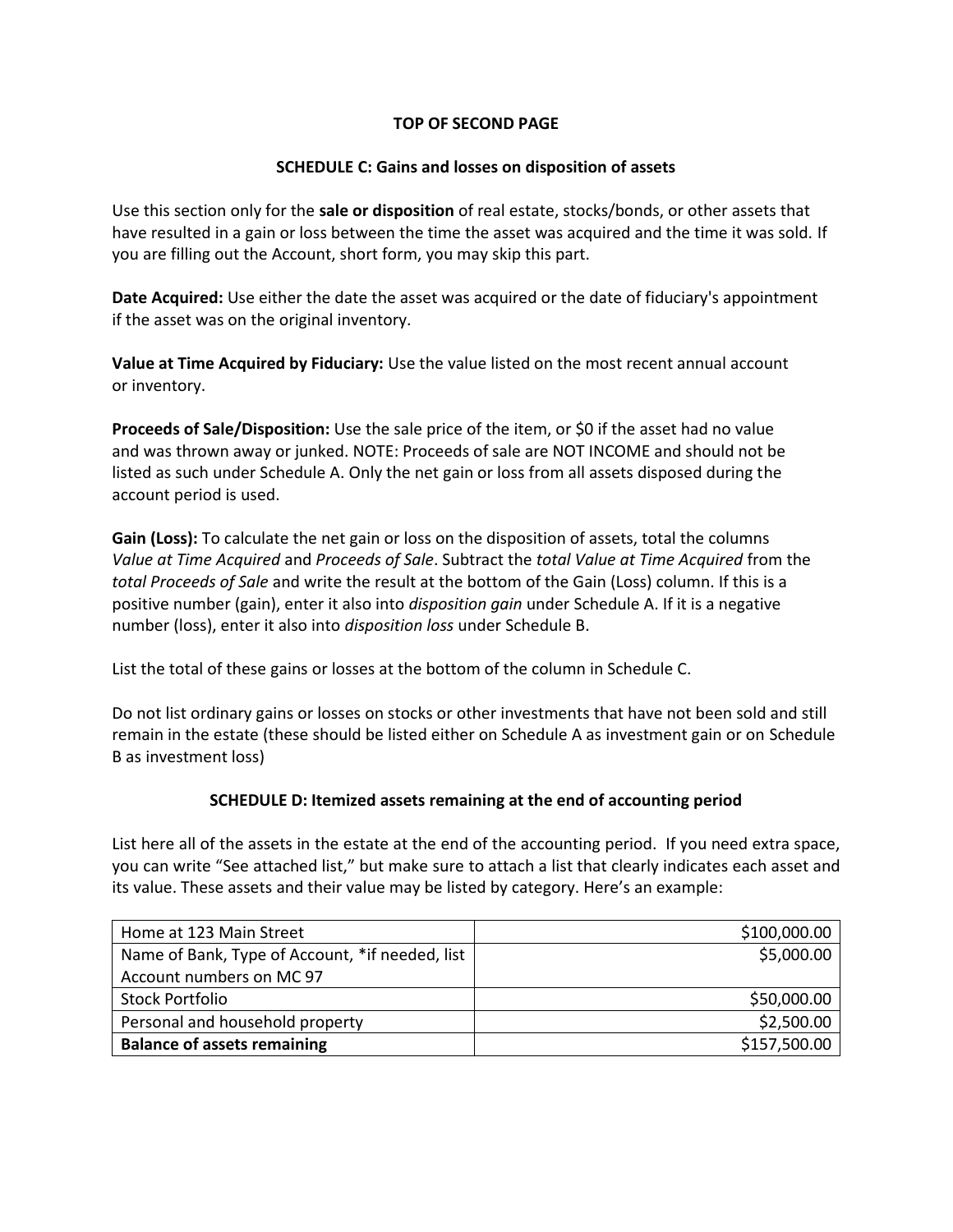Assets like the Home and Personal and household property should be given a value as of the Inventory or as of the date they are acquired, and that value should remain the same on each Annual Account unless the asset is sold or otherwise disposed. If an asset is sold during the accounting period, the gain or loss of that asset must be listed in Schedule C.

For assets like the Checking Account and Stock Portfolio that are on deposit with a bank or an investment firm, you must attach a copy of an account statement from that financial institution. **The account statement must cover the end of the accounting period or within 30 days thereafter (but not before) and must reflect the same balance as your accounting.**

**Balance of assets remaining:** You must total the value of the assets in the estate. Since this is a total of the assets on hand at the end of the accounting period, **this total must equal the Total balance of assets remaining on Line 5 of the Summary on Page 1 of the Account.**

#### **ITEMS 3 THROUGH 7**

**ITEM 3:** If any interested person has moved or died since his/her contact information was given to the court, this must be communicated to use in Item 3.

**Item 5:** This is only relevant for accounts filed in decedents' estates.

**Items 6 & 7:** Statute [MCL 700.543] permits a conservator to obtain only "reasonable compensation" for services rendered. [The Mental Health Code allows for no compensation for a guardian of the estate of the person with developmental disability.] **If you charge the estate a fee for serving as a conservator, you must attach a written statement of the services performed.** It should include a description of the services, the dates those services were performed, and the amount of time spent on each service. Likewise, if any attorney fees were incurred, a written statement of the services performed must be included.

#### **SIGNATURES**

**Fiduciary signature:** You, as conservator (or guardian of the estate of a person with developmental disability), must sign and date the account. If there are co-conservators (or co-guardians of the estate of a person with developmental disabilities), both must sign.

**Attorney Signature:** If you have an attorney representing you in the conservatorship or guardianship, the attorney must sign as well.